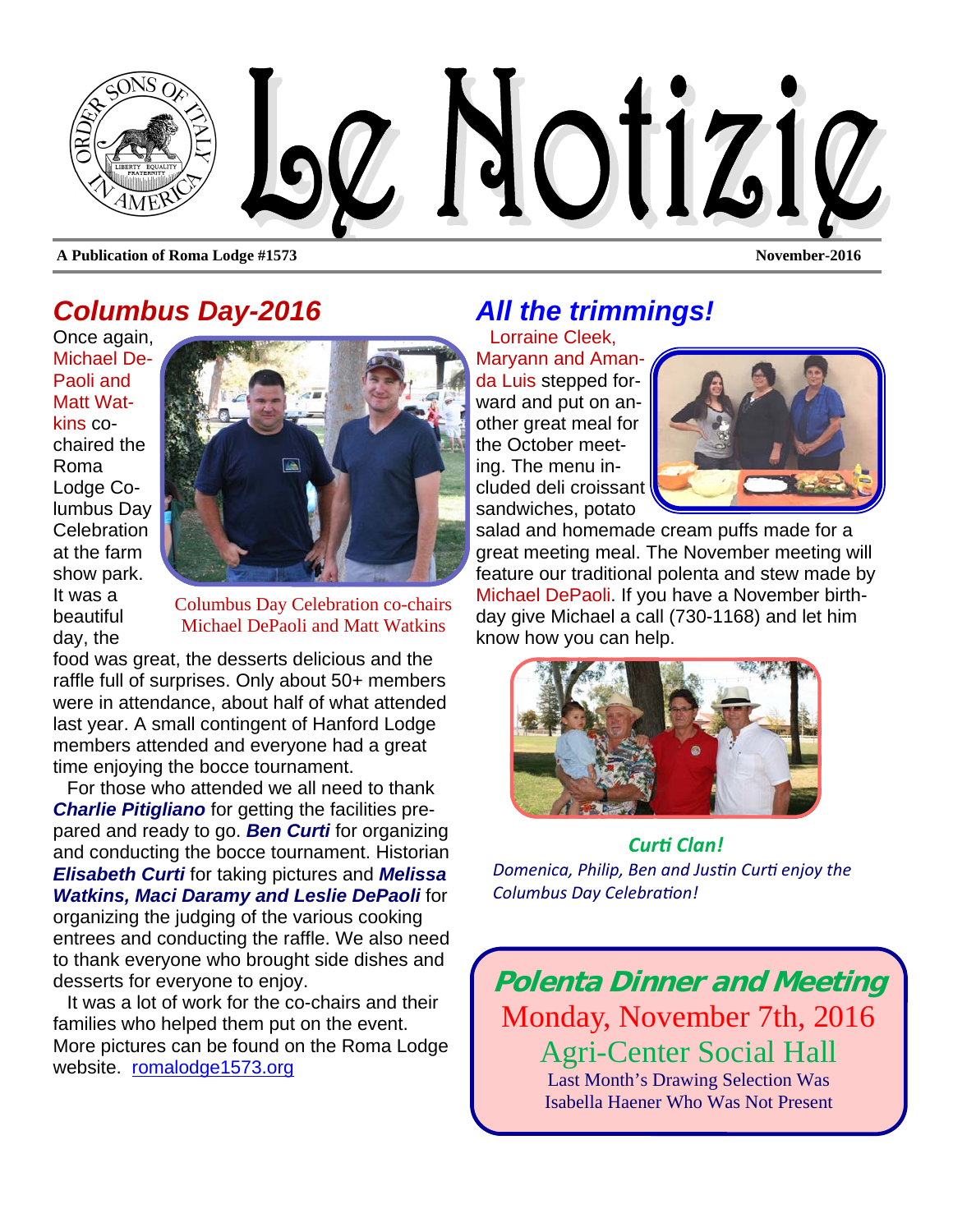# **Why Bother?**

#### *Heralds Message*

oma Lodge has been celebrating Christopher Columbus's discovery of America for the past 85+ years. As descendants of Italian immigrants to this country it is important to continue this tradition of celebrating Columbus Day or is it? Based on the number of attendees at this years celebration many of our members may have decided there were more important things to do so *why bother?* 

Granted there were much bigger remembrances of Columbus discovering America in San Francisco and New York with parades and other activities highlighting Columbus and his contributions to America. Many of the other lodges in California held more public events for their communities to participate in while putting on barbecues or dinners as part of the celebration.



**2016 Columbus Day Bocce Champs!**  *(l-r) Matt Watkins, Larry Dutto, Michael DePaoli and Justin Curti along with daughter Domenica took on all comers and defeated teams with a perfect 4-0 record.* 

However, in Tulare County most schools were in session on the actual Columbus Day Holiday and with the exception of government offices, mail service and banks everything else was business as usual.

*So what is the big deal?* The importance of carrying on the Columbus Day celebration is that each year the protests against the Columbus Day observance continues to grow. Protestors would like to replace Columbus Day with *The Indigenous Peoples' Day* (also

known as Native American Day) as the official holiday to commemorate the discovery of America.

In our eagerness to be more politically correct as a society it is becoming more and more difficult to pre-



**Dessert Winners**  *(l-r) Melissa Watkins with daughter Adelyn, Leslie DePaoli and Joann Beecher were the winners of the dessert contests. Special thanks to all who brought desserts to the event.* 

serve the historical traditions this country was founded upon. Other than Roma Lodge's attempt to recognize Columbus with a BBQ, Bocce Tournament and raffle I'm not aware of anyone else in Tulare County that is observing Columbus Day other than those who get a day off of work.

I'm not sure of those of us in the lodge willing to do much more than we are doing to observe the discovery of America. However, before we decide it is not worth the bother to get together for a great meal and bocce tournament if protests continue there may not be a Columbus Day Holiday in the future!



**Hanford Lodge Members enjoy the celebration!**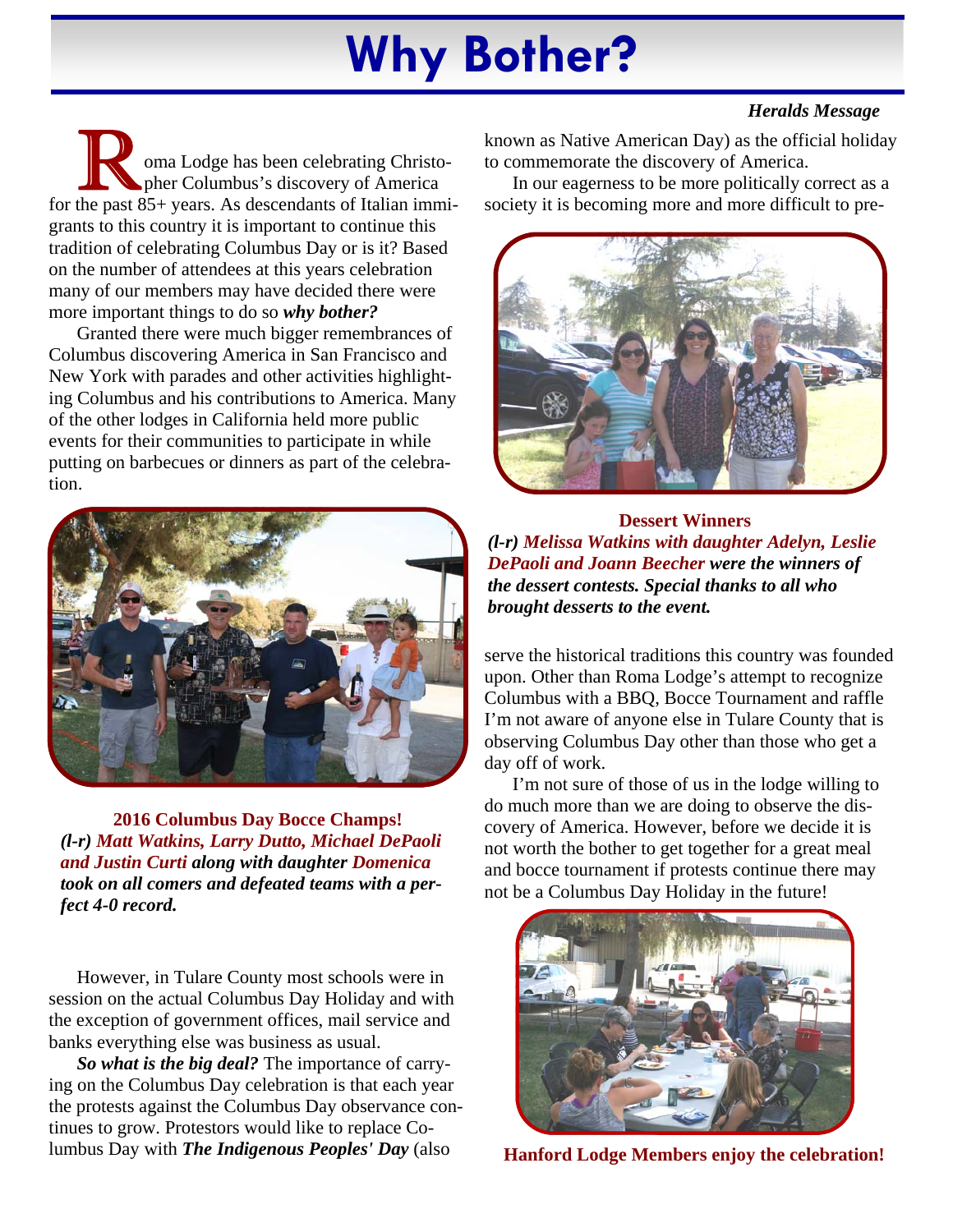### *Future Members!*

*Emmeline Domenica Hall* was born Sep-

tember 30, 2016. She was a whopping 9 lbs 2 oz and 20 inches long! She is doing great with big sister, Charlotte, and big brother, Ethan, who are getting to know her. She is the daughter of *Tessa and*  **Stuart Hall** and granddaughter of members *Ben and Elisabeth Curti*.



*James Daniel Dutto*, was born September 21st at 7:39 am to *Amber and Daniel Dutto*. James was 7.0 lbs. and 18.5 inches long. He has two sisters,

*Madison and Amelia,* and one brother *Evan* shown in the picture. He was born by cesarean section and Amber is recovering nicely. He is



grandchild number 16 for *Gary and Dawn Dutto*  and great-grandchild number 28 for *Anna Dutto*.

### *Italians Honored by Board of Supervisors*

President *David DePaoli* and first lady *Gio-*

*vanna DePaoli along with Joann and Leroy*  **Beecher** ioined members from the Enrico Caruso Lodge when the Tulare County Board of Supervi‐ sors honored the contribuƟons that



Italians have made to the success of Tulare County.

# *2017-18 Officer Nominations*

The nominating committee is nominating the following individuals for the 2016-17 slate of officers. *Anyone who would like to run for an office can be nominated at the meeting on November 7th from the floor.* 

> 2017-2018 Roma Lodge Officers (Incumbents in Blue-New Officers in Red)

President David DePaoli Past President Nick Canata Financial Secretary Pam Sola Orator **Gary Dutto** Historian Melissa Watkins Guard Ken Bertorelli Chaplain Kathy Canata Herald **Larry Dutto** Trustee Daniel Dutto Trustee Mike Saltzman Trustee Rob Pinkerton

Vice President Michael DePaoli Treasurer Karen Pedroncelli Recording Secretary Giovanna DePaoli Trustee Dominic Pitigliano Trustee Matt Watkins-Chair

#### **Mistress of Ceremonies**

Toni Saltzman Frances Della **State Deputy**  Lilia Giacomazzi

### Member Accomplishments

Roma Lodge member *Lauren Costa* won the Round Robin Showmanship at the recent Fresno Fair. *Kristen Haener* got a job as an Assistant Principal at Meridian High School in Meridian, ID.